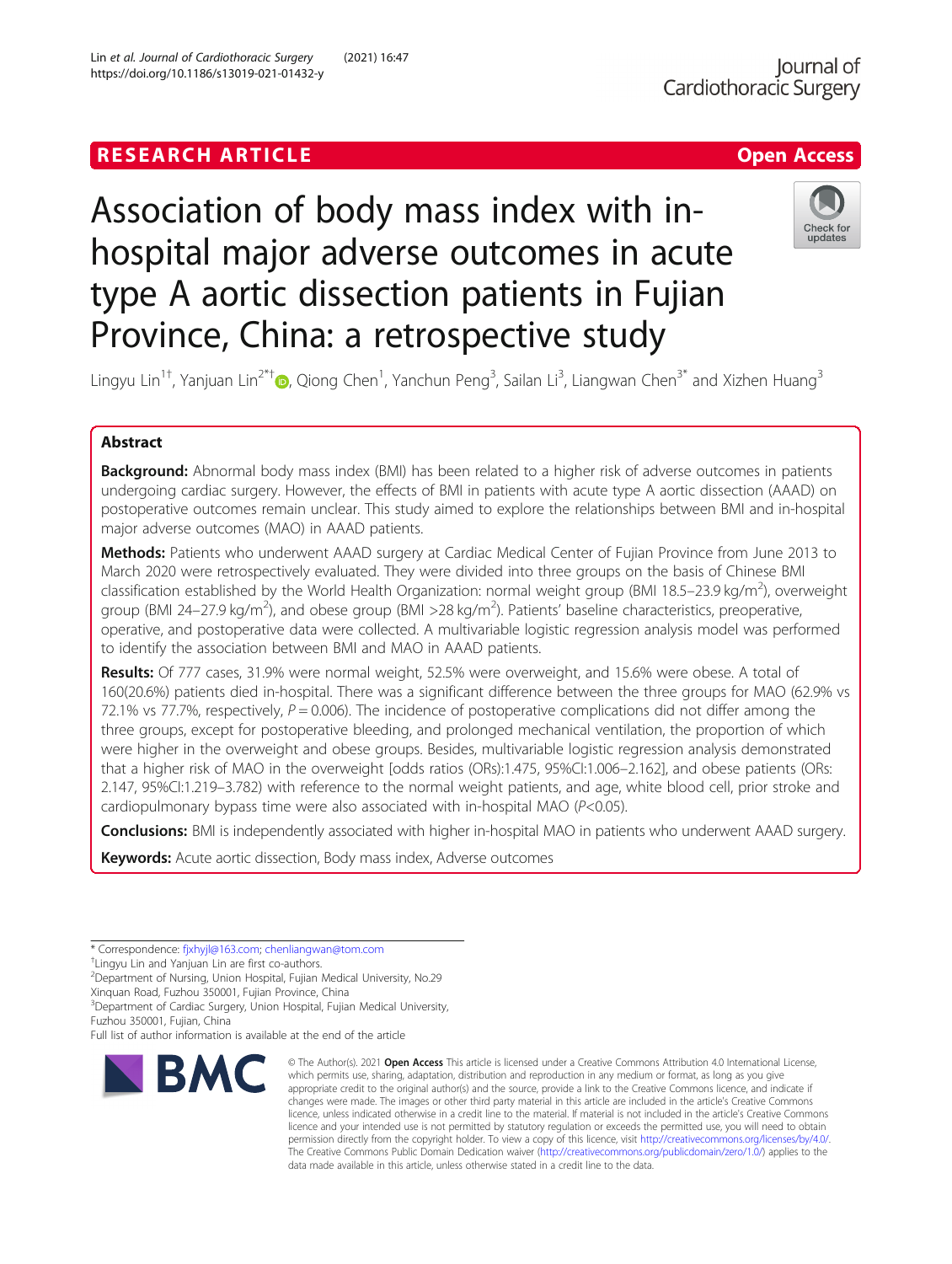#### Background

Obesity is generally considered to be a strong risk factor for morbidity and mortality during the perioperative period in patients with heart disease [[1](#page-6-0)]. Studies have reported obesity patients who underwent cardiac surgery were associated with adverse outcomes in recent years [[2,](#page-6-0) [3](#page-6-0)]. However, some reports suggest that obesity is unable to increase the incidence rate of in-hospital mortality and even reduce it  $[4, 5]$  $[4, 5]$  $[4, 5]$  $[4, 5]$  $[4, 5]$ . The improved survival and functional outcomes in overweight and obese cardiac surgery patients are termed as the 'obesity paradox' in the literature  $[6]$  $[6]$ .

So far, the 'obesity paradox' has been demonstrated in patients undergoing coronary artery bypass grafting or valve surgery [[7](#page-6-0)–[9\]](#page-7-0). However, it has not been fully studied in patients with acute type A aortic dissection (AAAD). Only two studies have evaluated the effect of body mass index (BMI) on postoperative clinical outcomes in patients with AAAD  $[10, 11]$  $[10, 11]$  $[10, 11]$  $[10, 11]$  $[10, 11]$ , but the study was in western countries whose cases were categorized by the World Health Organization (WHO) standard. Considering ethnic differences, the WHO standard of BMI is not suitable for the Chinese population which the results of the mentioned studies might therefore not be valid for. No existing studies have reported the associations between BMI and adverse outcomes in AAAD patients undergoing surgery. Moreover, it is unknown whether the 'obesity paradox' in Chinese AAAD patients exists. This study adopted the Chinese BMI classification standard to determine the relationship between BMI and in-hospital major adverse outcomes (MAO) in patients with AAAD.

#### Methods

#### Study population

This retrospective study enrolled 777 consecutive patients aged 18–80 years at Cardiac Medical Center of Fujian Province that underwent AAAD surgery between June 2013 and March 2020.

Patients with the following conditions were excluded: (1) Pregnant women; (2) Patients with malignancy; (3) Traumatic dissection; (4) Patients lost to follow-up within 30 days; (5) Patients with incomplete clinical data.

All patients were divided into three groups on the basis of Chinese BMI classification established by WHO: BMI =  $18.5 - 23.9 \text{ kg/m}^2$ (normal weight group);  $BMI = 24-27.9 kg/m<sup>2</sup>(overweight group); BMI > 28 kg/$ m2 (obese group). Underweight patients (BMI<18.5 kg/ m<sup>2</sup>) were excluded to avoid biased results because of the small sample size. Ethics approval has been obtained from the ethics committee of Fujian Medical University Union Hospital (approval number:2013002) and conformed to the Declaration of Helsinki.

#### Data collection

All data were collected by two investigators who had been uniformly trained, including baseline characteristics, preoperative characteristics, intraoperative, and postoperative data. The primary outcomes were frequency of inhospital MAO and mortality. According to the consensus statement from the International Aortic Arch Surgery Study Group [[12](#page-7-0)], MAO in this study were defined as the events including death, stroke, myocardial infarction, low cardiac output syndrome, arrhythmia, aortic dissection rupture, respiratory insufficiency, acute renal failure, gastrointestinal bleeding, deep sternal wound infection, septicemia, postoperative bleeding, prolonged mechanical ventilation (MV). Besides, the duration of intensive care unit (ICU) stays and hospital stays were also recorded.

#### Criteria

In-hospital mortality was defined as both all-cause deaths occurring during the hospitalization or in the first 30 postoperative days despite discharge status [\[13](#page-7-0)]. Stroke was defined as acute onset focal neurologic deficit caused by a disturbance in blood supply to the brain that last ≥24 h [[14](#page-7-0)]. Acute renal failure was defined as a creatinine level that was 3 times higher than preoperative creatinine or a new requirement for dialysis [\[15](#page-7-0)]. Respiratory insufficiency was defined as one of the following conditions: atelectasis, pneumonia, pulmonary edema, or acute respiratory distress syndrome, requiring intubation >72 h or a tracheostomy [[12\]](#page-7-0). Prolonged mechanical ventilation was defined as the duration of mechanical ventilation (>48 h) [[16\]](#page-7-0).

#### Statistical analysis

Continuous variables were presented as mean ± standard deviation (SD) or median (interquartile range), based on Gaussian distribution, and categorical variables were presented as numbers/percentages. Continuous variables were analyzed using analysis of variance (ANOVA) or the Kruskal-Wallis tests, and categorical variables were done using Chi-squared test or Fisher's exact test. Multivariable logistic regression analyses were done to assess the relationship between BMI and in-hospital MAO, introducing variables with  $P<0.1$  on univariate analysis and based on professional knowledge. Data were performed using the Statistical Package for the Social Science (IBM-SPSS version 23.0). P<0.05 was considered to be statistically significant.

#### Results

From June 2013 to March 2020, a total of 807 AAAD patients aged 18–80 years received surgical treatment. We excluded 5 pregnant women, 2 patients caused by traffic accidents, 1 patient had malignancy, 14 with incomplete data, and 8 lost to follow-up. Finally, a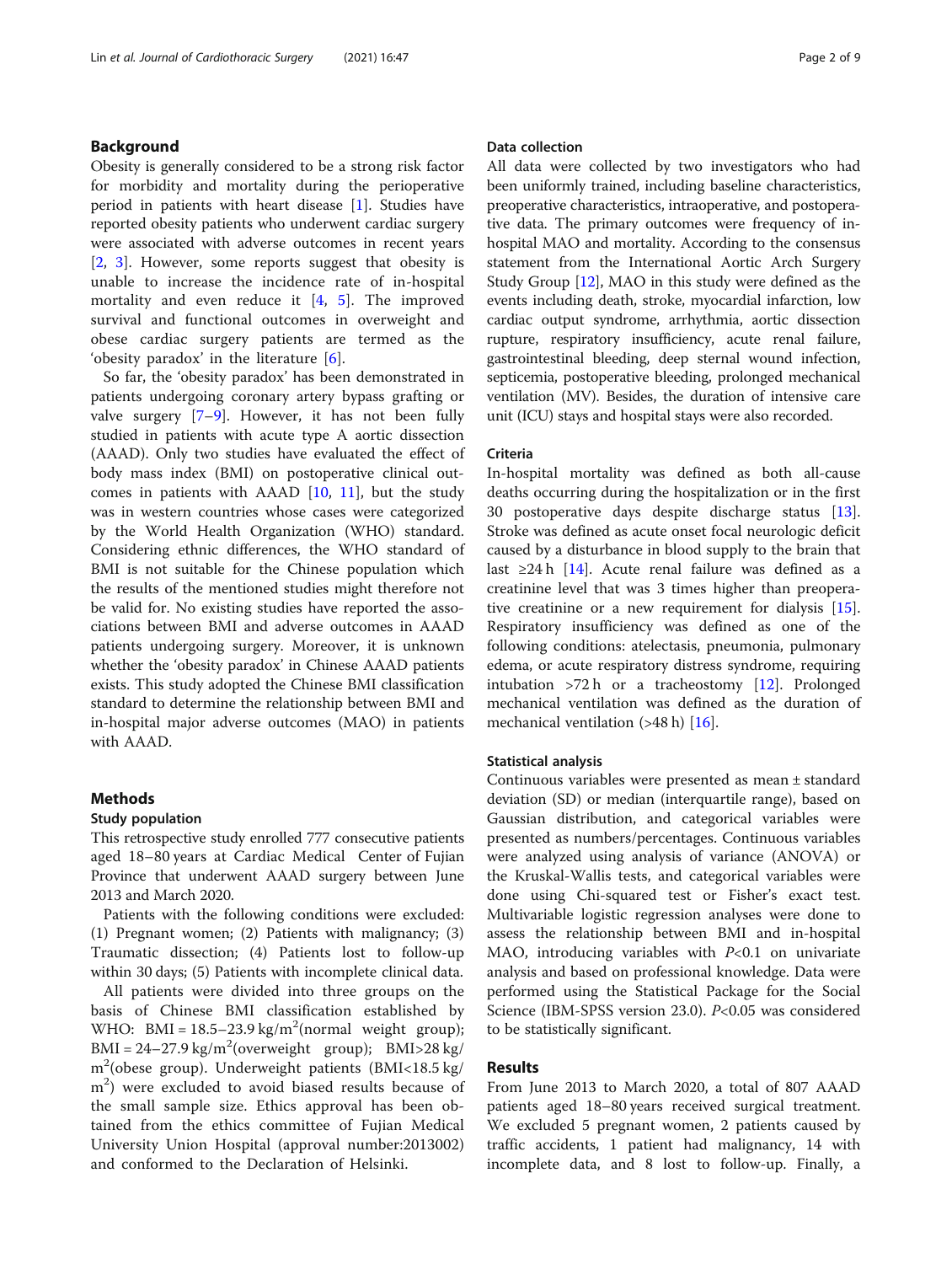cohort of 777 AAAD patients was enrolled. The flow chart of patient inclusion is demonstrated in Fig. 1.

Table [1](#page-3-0) shows the baseline characteristics of the three groups. Among the 777 AAAD patients, 248(31.9%) were classified into the normal weight group with a BMI of  $(21.7 \pm 1.5) \text{ kg/m}^2$ , 408(52.5%) were classified into the overweight group with a BMI of  $(25.4 \pm 1.0)$  kg/m<sup>2</sup>, and 121(15.6%) patients were classified into the obese group with a BMI of  $(31.6 \pm 6.5)$  kg/m<sup>2</sup>. The youngest age was seen in the obese group (age of  $48.5 \pm 11.5$  years, P< 0.001) as compared with the overweight and normal weight groups, and with a high proportion of male, drinker, and Marfan syndrome  $(P<0.05)$ . There was no significant difference in smoker, the history of hypertension, type 2 diabetes, previous cardiac surgery, coronary artery heart disease, prior stroke, prior shock, prior resuscitation, extension of AAAD, and time from symptom onset to surgery among the three groups  $(P>0.05)$ .

Patient preoperative, and operative variables are summarized in Table [2](#page-4-0). The mean of systolic blood pressure (BP) was much higher in the obese group compared with the overweight and normal weight groups $(147.1 \pm 27.9$ vs  $143.6 \pm 31.0$  vs  $133.7 \pm 27.4$ , respectively;  $P<0.001$ ), the same with diastolic BP  $(78.1 \pm 15.7 \text{ vs } 76.8 \pm 17.8 \text{ vs }$ 71.9  $\pm$  14.7, respectively; P<0.001), and pulse pressure  $(69.0 \pm 22.8 \text{ vs } 67.0 \pm 23.5 \text{ vs } 61.7 \pm 21.1, \text{ respectively},$  $P = 0.003$ ). The obese patients had higher white blood cell counts (WBC), hemoglobin, and serum creatinine compared to the normal weight and overweight patients (P<0.05). No significant differences were observed among other preoperative and operative variables  $(P>0.05)$ .

As shown in Table [3,](#page-5-0) the in-hospital mortality was no significant difference among the three groups(16.9% vs 21.8% vs 24.0%, respectively;  $P = 0.198$ ), but there was a significant difference among three groups in MAO



(62.9% vs 72.1% vs 77.7%, respectively; P<0.006). The duration of ICU stays was the longest in the obese group followed by the overweight and normal weight groups [12.0 (10.0, 14.1) vs 9.5 (8.6, 10.5) vs 8.1 (7.1, 9.2), respectively;  $P = 0.001$ , which was corresponded to the hospital stays [27.4 (24.3, 30.5) vs 22.6 (21.3, 23.9) vs 21.0 (19.8, 22.2), respectively; P<0.001]. No significant difference was present in stroke, myocardial infarction, low cardiac output syndrome, arrhythmia, aortic dissection rupture, respiratory insufficiency, acute renal failure, gastrointestinal bleeding, deep sternal wound infection, septicemia among the three  $groups(P>0.05)$  except prolonged MV (44.8% vs 55.6% vs 66.1%, respectively; P<0.001), and postoperative bleeding (0.8% vs 0.5% vs 3.3%, respectively,  $P = 0.024$ ).

The results of the multivariable logistic regression analysis are presented in Table [4.](#page-5-0) It demonstrated a higher risk of in-hospital MAO in the overweight (ORs:1.475, 95%CI:1.006–2.162), and obese patients (ORs: 2.147, 95%CI:1.219–3.782) with reference to the normal weight patients. Besides, WBC (ORs:1.111, 95%CI:1.058–1.167), age (ORs:1.030, 95%CI:1.014–1.047), cardiopulmonary bypass (CPB) time (ORs:1.005, 95%CI:1.002–1.008), and prior stroke (ORs:7.525, 95%CI:1.740–32.552) were associated with  $MAO(P < 0.05)$ .

#### **Discussion**

Several previous studies have investigated the impact of BMI on the prognosis of cardiac disease [[10,](#page-7-0) [11\]](#page-7-0), but the conclusions remain in dispute. The present study is innovative to demonstrate the impact of BMI on MAO in Chinese AAAD patients undergoing surgery. A total of 777 AAAD patients were included in the study, which we found that the incidence of in-hospital mortality was 20.6%. We observed BMI was independently associated with MAO of patients with AAAD, and patients who were overweight and obese were significantly longer in the duration of ICU stays and hospital stays compared with the normal group. Besides, WBC, age, CPB time, and prior stroke were significantly and strongly related to MAO in patients following AAAD surgery, even after adjusting for other risk factors. Therefore, BMI was a useful marker to stratify the high-risk patients with AAAD.

It is unclear why overweight and obese affects the prognosis of AAAD patients, but variability in adherence to DNA methylation or adipose tissue in overweight and obese patients may explain our observations. Recently, Dr. Simone Wahl and colleagues carried out studies [[17](#page-7-0)] about epigenome-wide association amongst 5387 individuals from three different population, demonstrating that alterations in DNA methylation are more likely to be the consequence of overweight or obesity, which methylation loci are related to lipid and lipoprotein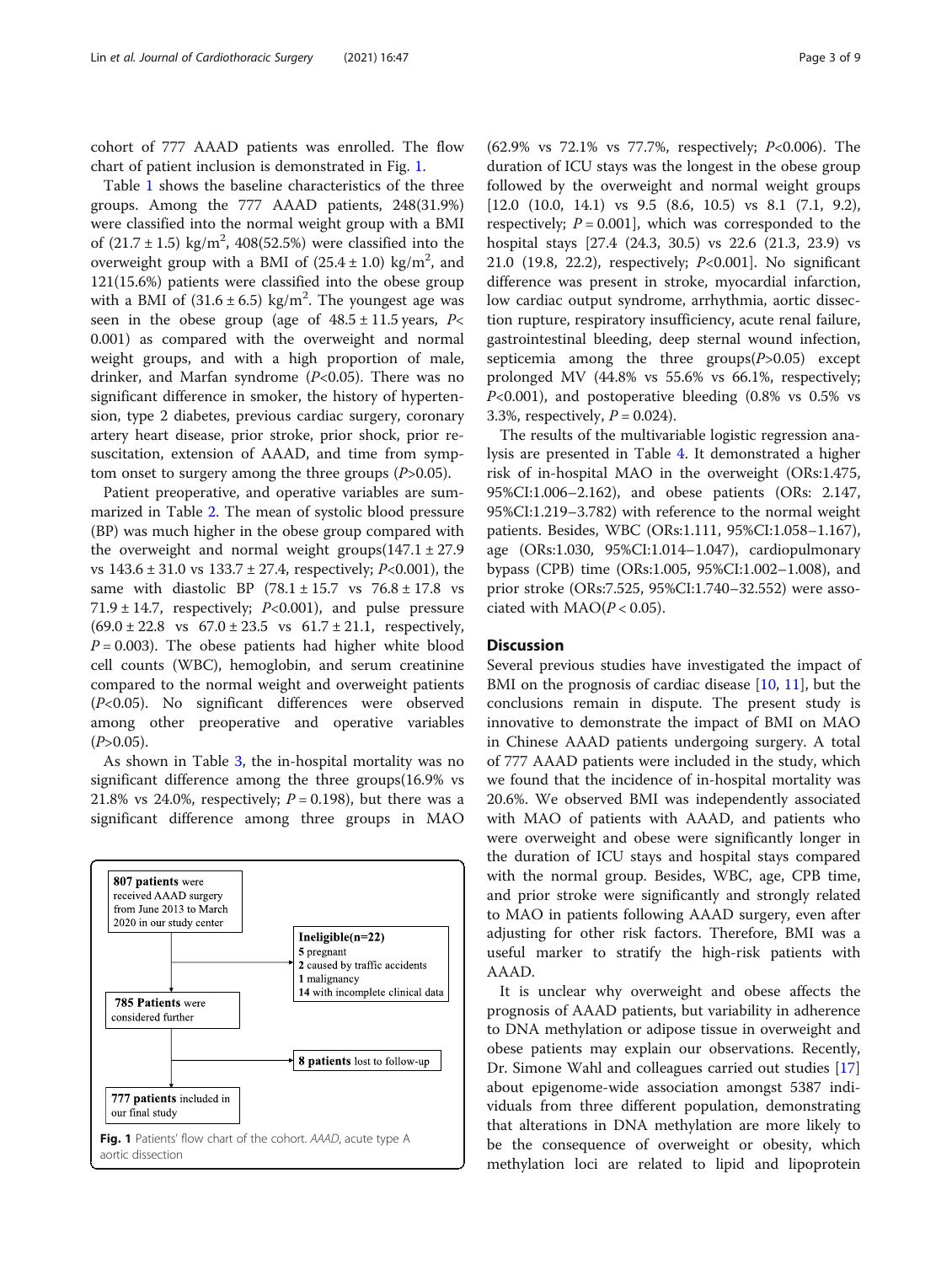| <b>Variables</b>                                    | normal weight group<br>18.5–23.9 kg/m <sup>2</sup> (N = 248) | overweight group<br>24-27.9 kg/m <sup>2</sup><br>$(N = 408)$ | obese group $\geq$ 28 kg/m <sup>2</sup><br>$(N = 121)$ | P-value                |
|-----------------------------------------------------|--------------------------------------------------------------|--------------------------------------------------------------|--------------------------------------------------------|------------------------|
| Age, years, mean (SD)                               | $55.7 \pm 11.8$                                              | $51.9 \pm 10.9$                                              | $48.5 \pm 11.5$                                        | $< 0.001$ <sup>a</sup> |
| Male, n (%)                                         | 172 (69.4)                                                   | 329 (80.6)                                                   | 103 (85.1)                                             | $< 0.001$ <sup>c</sup> |
| BMI ( $\text{kg/m}^2$ ), mean (SD)                  | $21.7 \pm 1.5$                                               | $25.4 \pm 1.0$                                               | $31.6 \pm 6.5$                                         | $< 0.001$ <sup>a</sup> |
| History of                                          |                                                              |                                                              |                                                        |                        |
| Smoker, n (%)                                       | 108 (43.5)                                                   | 199 (48.8)                                                   | 64 (52.9)                                              | 0.201 <sup>c</sup>     |
| Drinker, n (%)                                      | 74 (29.8)                                                    | 147 (36.0)                                                   | 52 (43.0)                                              | 0.040                  |
| Hypertension, n (%)                                 |                                                              |                                                              |                                                        | 0.205 <sup>c</sup>     |
| No                                                  | 84 (33.9)                                                    | 114 (27.9)                                                   | 27(22.3)                                               |                        |
| Level 1                                             | 26 (10.5)                                                    | 51 (12.5)                                                    | 14(11.6)                                               |                        |
| Level 2                                             | 44 (17.7)                                                    | 66 (16.2)                                                    | 18 (14.9)                                              |                        |
| Level 3                                             | 94 (37.9)                                                    | 177 (43.4)                                                   | 62 (51.2)                                              |                        |
| Type 2 diabetes, n (%)                              | 7(2.8)                                                       | 14(3.4)                                                      | 8(6.6)                                                 | 0.177c                 |
| Marfan syndrome, n (%)                              | 11(4.4)                                                      | 11(2.7)                                                      | 17 (14.0)                                              | $< 0.001$ <sup>c</sup> |
| Previous cardiac surgery, n (%)                     | 7(2.8)                                                       | 10(2.5)                                                      | 4(3.3)                                                 | 0.870 <sup>c</sup>     |
| Coronary artery heart disease, n (%)                | 2(0.8)                                                       | 2(0.5)                                                       | 1(0.8)                                                 | $0.854^d$              |
| Prior Stroke, n (%)                                 | 9(3.6)                                                       | 23(5.6)                                                      | 6(5.0)                                                 | $0.512^{c}$            |
| Prior Shock, n (%)                                  | 1(0.4)                                                       | 11(2.7)                                                      | 1(0.8)                                                 | 0.062 <sup>d</sup>     |
| Prior Resuscitation, n (%)                          | 1(0.4)                                                       | 6(1.5)                                                       | 2(1.7)                                                 | 0.398 <sup>d</sup>     |
| Extension of AAAD, n (%)                            |                                                              |                                                              |                                                        | $0.163^c$              |
| Ascending aorta                                     | 12 (4.8)                                                     | 13(3.2)                                                      | 3(2.5)                                                 |                        |
| Aortic arch                                         | 99 (39.9)                                                    | 137 (33.6)                                                   | 38 (31.4)                                              |                        |
| Descending aorta                                    | 9(3.6)                                                       | 20(4.9)                                                      | 2(1.7)                                                 |                        |
| Abdominal aorta and/or beyond                       | 128 (51.6)                                                   | 238 (58.3)                                                   | 78 (64.5)                                              |                        |
| Time from symptom onset to surgery(h), median (IQR) | 47.6 (39.6-55.6)                                             | 39.5 (33.7-45.4)                                             | 41.4 (29.2-53.7)                                       | 0.276 <sup>b</sup>     |

<span id="page-3-0"></span>

|  |  |  | <b>Table 1</b> Baseline Characteristics at Presentation of Patients With AAAD |  |  |
|--|--|--|-------------------------------------------------------------------------------|--|--|
|--|--|--|-------------------------------------------------------------------------------|--|--|

<sup>a</sup>Analysis of Variance; <sup>b</sup>Kruskal-Wallis tests; <sup>c</sup>Chi-square test; <sup>d</sup>Fisher's exact test; *BMI* body mass index, *AAAD*, acute type A aortic dissection, SD standard deviation, IQR interquartile range

metabolism, substrate transport, and inflammatory pathways. In addition, large amounts of bioactive mediators can be released from the adipose tissue, affecting blood pressure, inflammation, and other changes, and lead to endothelial dysfunction and arteriosclerosis [\[18\]](#page-7-0). Based on these analyses, it could be concluded that overweight and obese may affect postoperative inflammatory reactions in AAAD patients, thus lead to an increase in mortality.

Although there is a huge amount of literature in support of the concept of the 'obesity paradox', which indicates that a protective effect or no effect was observed in overweight or even obese on adverse outcomes [[6\]](#page-6-0). However, a recent network meta-analysis suggested that the 'obesity paradox' disappeared in Asians, which is consistent with our results [[8\]](#page-7-0). Lio et al. reported that obese patients were more likely to develop postoperative mortality and adverse outcomes compared to non-obese patients [\[10\]](#page-7-0). Kreibich et al. pointed out that obesity was not significantly associated with postoperative adverse outcomes in AAAD patients [[11\]](#page-7-0). Our findings indicated

that overweight and obese are at increased risk of MAO in AAAD patients, which wasn't consistent with Kreibich's studies. The inconsistency might be explained by the three follows: first, BMI showed great differences in different racial persons and especially between the Caucasian and the yellow race [\[19\]](#page-7-0); second, the BMI cutoffs of underweight, normal weight, overweight and obese in Chinese are different from those in other countries; third, there are differences between the studies at baseline, for example, patients with acute aortic dissection (AAD) in China had an earlier onset about 10 years than the International Registry of Acute Aortic Dissection [\[20](#page-7-0)]. Finally, the body fat content of Asian people is generally higher than white people of the same gender, age, and BMI even if their BMI is less than  $25 \text{ kg/m}^2$ , they are more likely to develop type II diabetes and cardiovascular disease  $[21]$  $[21]$  $[21]$ . Therefore, it is not surprising that the results are quite different.

In this study, we found that the longer ICU stay and the higher proportion of prolonged MV in the overweight and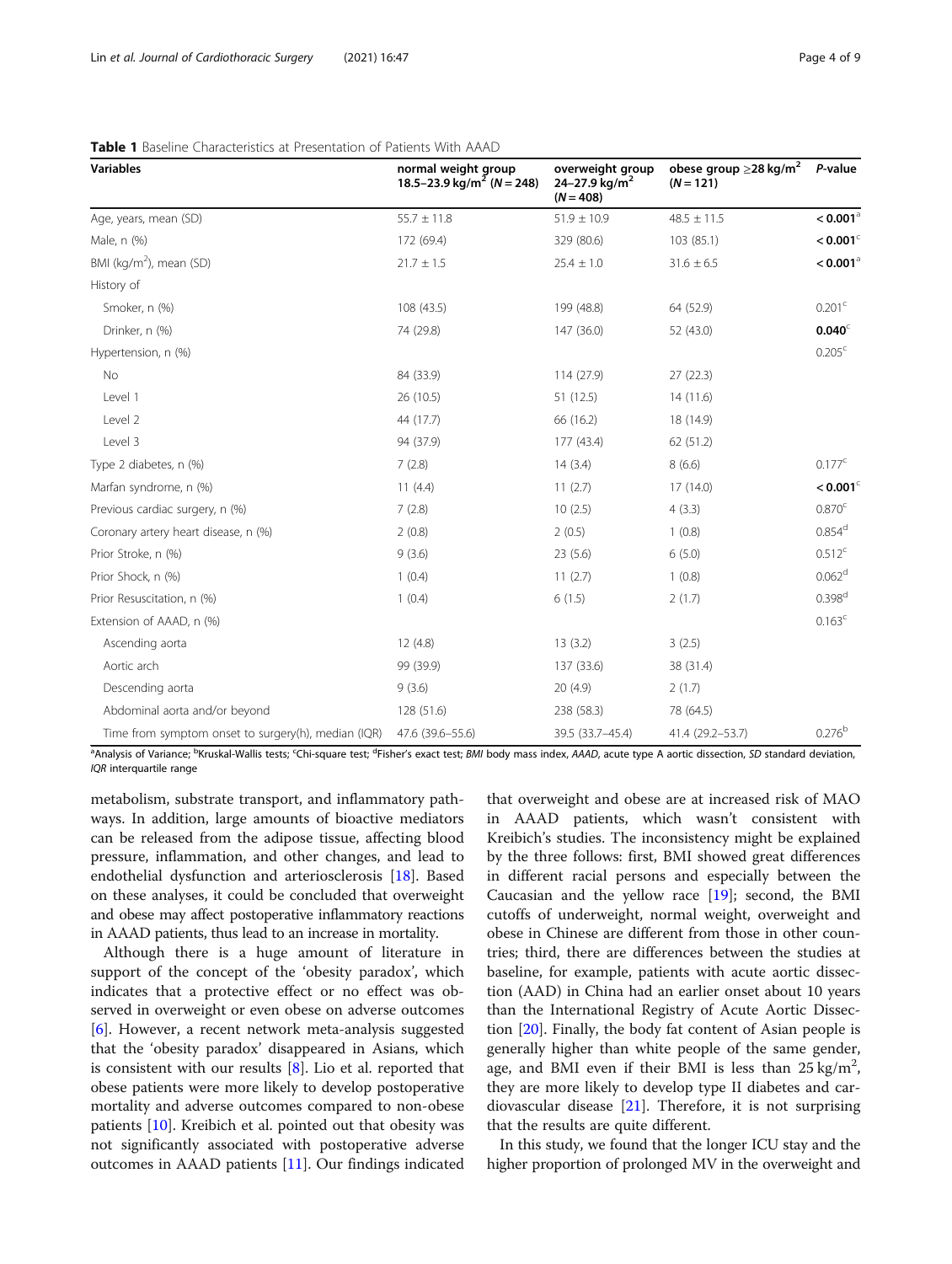| <b>Variables</b>                                        | normal weight group<br>18.5-23.9 kg/m <sup>2</sup><br>$(N = 248)$ | overweight group<br>24–27.9 kg/m <sup>2</sup><br>$(N = 408)$ | obese group $\geq$ 28 kg/m <sup>2</sup><br>$(N = 121)$ | P-value              |
|---------------------------------------------------------|-------------------------------------------------------------------|--------------------------------------------------------------|--------------------------------------------------------|----------------------|
| Preoperative                                            |                                                                   |                                                              |                                                        |                      |
| Systolic BP (mm/Hg), mean (SD)                          | $133.7 \pm 27.4$                                                  | $143.6 \pm 31.0$                                             | $147.1 \pm 27.9$                                       | < 0.001 <sup>a</sup> |
| Diastolic BP (mm/Hg), mean (SD)                         | $71.9 \pm 14.7$                                                   | $76.8 \pm 17.8$                                              | $78.1 \pm 15.7$                                        | < 0.001 <sup>a</sup> |
| PP (mm/Hg), mean (SD)                                   | $61.7 \pm 21.1$                                                   | $67.0 \pm 23.5$                                              | $69.0 \pm 22.8$                                        | 0.003 <sup>a</sup>   |
| Heart rate, mean (SD)                                   | $80.7 \pm 16.0$                                                   | $81.7 \pm 17.3$                                              | $83.6 \pm 14.8$                                        | $0.296^{\text{a}}$   |
| WBC $(x10^9/l)$ , mean (SD)                             | $11.3 \pm 3.8$                                                    | $12.9 \pm 4.2$                                               | $13.4 \pm 4.4$                                         | < 0.001 <sup>a</sup> |
| Neutrophil ( $\times$ 10 <sup>9</sup> /L), mean (IQR)   | 22.7 (19.0-26.4)                                                  | 26.9 (23.8-30.0)                                             | 21.0 (16.4-25.6)                                       | 0.082 <sup>b</sup>   |
| Lymphocyte ( $\times$ 10 <sup>9</sup> /L), median (IQR) | $2.6(2.0-3.1)$                                                    | $2.6$ $(2.2 - 3.0)$                                          | $2.3(1.4-3.1)$                                         | 0.734 <sup>b</sup>   |
| Platelet ( $\times$ 10 <sup>9</sup> /L), median (IQR)   | 184.3 (174.7-194.0)                                               | 182.1 (175.4-188.9)                                          | 189.4 (178.6-200.2)                                    | 0.607 <sup>b</sup>   |
| Creatinine (umol/L), median (IQR)                       | 98.5 (92.0,105.0)                                                 | 119.4 (108.7130.2)                                           | 99.8 (90.2109.4)                                       | 0.005 <sup>b</sup>   |
| Hemoglobin(g/l), mean (SD)                              | $122.9 \pm 18.5$                                                  | $128.5 \pm 19.4$                                             | $136.1 \pm 18.0$                                       | < 0.001 <sup>a</sup> |
| Serum albumin (g/dL), mean (SD)                         | $3.5 \pm 0.4$                                                     | $3.7 \pm 0.6$                                                | $3.8 \pm 0.6$                                          | < 0.001 <sup>a</sup> |
| BUN (mmol/L), median (IQR)                              | $7.0(6.5 - 7.4)$                                                  | $8.5(6.1-10.9)$                                              | $7.1(6.6 - 7.7)$                                       | $0.506^{\rm b}$      |
| <b>Operative</b>                                        |                                                                   |                                                              |                                                        |                      |
| Operating time (min), median (IQR)                      | 320.4 (309.2-331.7)                                               | 318.5 (309.8-327.2)                                          | 334.2 (315.7-352.7)                                    | 0.251 <sup>b</sup>   |
| CPB time (min), median (IQR)                            | 168.9 (159.9-177.9)                                               | 162.8 (156.8-168.9)                                          | 172.9 (157.8-188.1)                                    | $0.288^{b}$          |
| Aortic cross-clamping time (min), median (IQR)          | 80.6 (73.5-87.8)                                                  | 80.7 (75.7-85.7)                                             | 72.4 (64.7-80.0)                                       | 0.265 <sup>b</sup>   |

<span id="page-4-0"></span>

| Table 2 Preoperative, and operative data of stratified by BMI categories |  |  |  |
|--------------------------------------------------------------------------|--|--|--|
|--------------------------------------------------------------------------|--|--|--|

<sup>a</sup>Analysis of Variance; <sup>b</sup>Kruskal-Wallis tests; BMI body mass index, BP blood pressure, PP pulse pressure, WBC white blood cell, BUN blood urea nitrogen, CPB cardiopulmonary bypass, SD standard deviation, IQR interquartile range

obese group, whose finding was compatible with those of other studies [\[22,](#page-7-0) [23\]](#page-7-0). The reasons could be as follows: (1) The proportion of smokers is higher in overweight and obese groups when compared to the normal group respectively. The decreased pulmonary function in smokers may lead to the inconsistency of baseline lung function on admission in different BMI groups. In this study, the group with a higher proportion of smokers has a higher incidence of prolonged MV. (2) The adipose tissue creates a number of estrogens in overweight and obese patients that play an important role in pulmonary hypertension and remodeling [\[24](#page-7-0)]. It generally focuses on the changes in pulmonary and chest wall structures, which led to the increase of residual lung volume and chest wall impedance, a decrease of lung compliance and ventilation driving force, and abnormal ventilation-perfusion [[25](#page-7-0)]. Furthermore, reduction or loss of lung volume due to the weight of adipose tissue can occur in obese or overweight patients during operation [[26](#page-7-0)], leading to impaired lung function and delayed extubation. And prolonged time on mechanical ventilation may result in prolonged ICU stay and vice versa [\[27](#page-7-0)]. In summary, medical staff should establish reasonable ventilation strategies to shorten the length of mechanical ventilation and ICU stay.

An important finding of this study is that the MAO in AAAD patients was associated with age. It has been reported that age was an established risk factor for perioperative adverse outcomes in AAAD patients [\[28](#page-7-0), [29](#page-7-0)].

Then we have a deep analysis of reasons. In the first instance, elderly patients are often poorly performed having asymptomatic clinical features in comparison with the young patients which usually led to a delay in diagnosis and treatment. It may also reflect that patients do not obtain timely medical attention [\[30](#page-7-0)]. Secondly, it is known that older patients often suffered from concomitant comorbidities, such as hypertension, coronary heart, diabetes, and a history of cardiac surgery. That means older patients are more serious when they arrive at the hospital, which may thereby lead to a worse surgical prognosis. Moreover, compared with younger, older patients were more seem to have a poor prognosis due to their low cardiopulmonary reserve, and the poor responses to cardiopulmonary bypass surgery, anesthesia, various drugs, and fluid infusion. The elderly people are more physically to have weakness [\[31,](#page-7-0) [32\]](#page-7-0), which can cause physiological disorders including heart rate variability, systemic inflammatory states, a decline in immune function, and hormonal changes [\[33](#page-7-0)–[35\]](#page-7-0), and thus increased risk of mortality.

Another notable finding was that WBC, CPB time, and prior stroke were the independent factors for MAO. There are multiple lines of studies and clinical observations that suggest that the inflammatory process plays an important role in the progress and prognosis of aortic dissection  $[36]$  $[36]$  $[36]$ . WBC is a sensitive marker of the nonspecific inflammatory response, demonstrated as a strong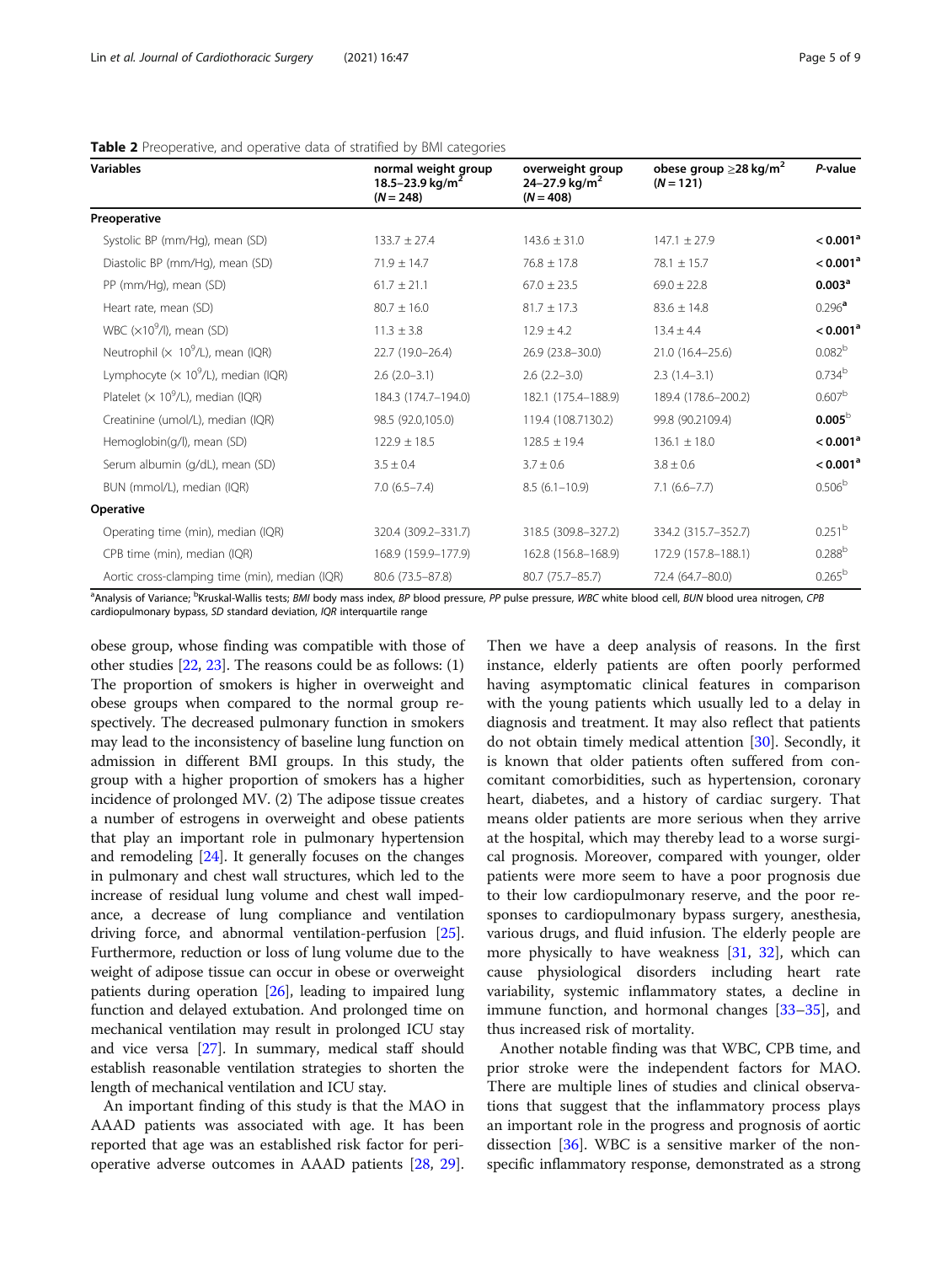#### <span id="page-5-0"></span>Table 3 Postoperative data of stratified by BMI categories

| <b>Variables</b>                             | normal group<br>18.5-23.9 kg/m <sup>2</sup><br>$(N = 248)$ | overweight group<br>24–27.9 kg/m <sup>2</sup><br>$(N = 408)$ | obesity group $\geq$ 28 kg/m <sup>2</sup><br>$(N = 121)$ | P-value                |
|----------------------------------------------|------------------------------------------------------------|--------------------------------------------------------------|----------------------------------------------------------|------------------------|
| Postoperative                                |                                                            |                                                              |                                                          |                        |
| Duration of ICU stays (d), median (IQR)      | 8.1(7.1,9.2)                                               | 9.5(8.6, 10.5)                                               | 12.0 (10.0,14.1)                                         | $0.001^{\circ}$        |
| Duration of hospital stays (d), median (IQR) | 21.0 (19.8,22.2)                                           | 22.6 (21.3,23.9)                                             | 27.4 (24.3,30.5)                                         | $< 0.001$ <sup>a</sup> |
| In-hospital mortality, n (%)                 | 42 (16.9)                                                  | 89 (21.8)                                                    | 29 (24.0)                                                | $0.198$ <sup>b</sup>   |
| Stroke, n (%)                                | 15(6.0)                                                    | 22(5.4)                                                      | 9(7.4)                                                   | 0.700 <sup>b</sup>     |
| Myocardial infarction, n (%)                 | 7(2.8)                                                     | 7(1.7)                                                       | 6(5.0)                                                   | $0.135^{b}$            |
| Low cardiac output syndrome, n (%)           | 2(0.8)                                                     | 3(0.7)                                                       | 2(1.7)                                                   | 0.632 <sup>c</sup>     |
| Arrhythmia, n (%)                            | 3(1.2)                                                     | 14(3.4)                                                      | 3(2.5)                                                   | 0.219 <sup>c</sup>     |
| Aortic dissection rupture, n (%)             | 3(1.2)                                                     | 5(1.2)                                                       | $\circ$                                                  | $0.474^c$              |
| Respiratory insufficiency, n (%)             | 3(1.2)                                                     | 6(1.5)                                                       | $\circ$                                                  | 0.412c                 |
| Acute renal failure, n (%)                   | 46 (18.5)                                                  | 105 (25.7)                                                   | 30 (24.8)                                                | 0.098 <sup>b</sup>     |
| Gastrointestinal bleeding, n (%)             | 17(6.9)                                                    | 41 (10.0)                                                    | 12 (9.9)                                                 | 0.356 <sup>b</sup>     |
| Deep sternal wound infection, n (%)          | 3(1.2)                                                     | 4(1.0)                                                       | 4(3.3)                                                   | $0.155^{c}$            |
| Septicemia, n (%)                            | 1(0.4)                                                     | $\mathbf{0}$                                                 | 1(0.8)                                                   | 0.249 <sup>c</sup>     |
| Postoperative bleeding, n (%)                | 2(0.8)                                                     | 2(0.5)                                                       | 4(3.3)                                                   | 0.024 <sup>c</sup>     |
| Prolonged MV $(> 48 h)$ , n $(%)$            | 111 (44.8)                                                 | 227 (55.6)                                                   | 80 (66.1)                                                | < 0.001 <sup>b</sup>   |
| In-hospital major adverse outcomes, n (%)    | 156 (62.9)                                                 | 294 (72.1)                                                   | 94 (77.7)                                                | 0.006 <sup>b</sup>     |

<sup>a</sup>Kruskal-Wallis tests, <sup>b</sup>Chi-square test; <sup>c</sup>Fisher's exact test; *BMI* body mass index, ICU intensive care unit, MV mechanical ventilation, IQR interquartile range

| Table 4 Preoperative and intraoperative risk factors of in-hospital major adverse outcomes as determined by multivariate logistic |  |  |  |  |  |
|-----------------------------------------------------------------------------------------------------------------------------------|--|--|--|--|--|
| regression analysis                                                                                                               |  |  |  |  |  |

| <b>Variables</b>                   | ORs       | 95% CI          | P-value |
|------------------------------------|-----------|-----------------|---------|
| <b>BMI</b>                         |           |                 | 0.020   |
| $18.5 - 23.9$                      | Reference |                 |         |
| $24.0 - 27.9$                      | 1.475     | (1.006, 2.162)  | 0.046   |
| >28.0                              | 2.147     | (1.219, 3.782)  | 0.008   |
| Marfan syndrome                    | 0.708     | (0.317, 1.580)  | 0.399   |
| Serum albumin                      | 0.983     | (0.950, 1.018)  | 0.342   |
| Systolic BP                        | 1.003     | (0.997, 1.009)  | 0.267   |
| Heart rate                         | 1.008     | (0.997, 1.019)  | 0.158   |
| <b>WBC</b>                         | 1.111     | (1.058, 1.167)  | < 0.001 |
| Creatinine                         | 1.002     | (0.999, 1.004)  | 0.139   |
| Male                               | 0.953     | (0.619, 1.467)  | 0.826   |
| Age                                | 1.030     | (1.014, 1.047)  | < 0.001 |
| CPB time                           | 1.005     | (1.002, 1.008)  | 0.002   |
| Time from symptom onset to surgery | 0.999     | (0.996, 1.002)  | 0.394   |
| Extension of AAAD                  |           |                 | 0.503   |
| Ascending aorta                    | Reference |                 |         |
| Aortic arch                        | 1.783     | (0.753, 4.224)  | 0.189   |
| Descending aorta                   | 1.541     | (0.481, 4.934)  | 0.466   |
| Abdominal aorta and/or beyond      | 1.449     | (0.622, 3.374)  | 0.390   |
| Prior stroke                       | 7.525     | (1.740, 32.552) | 0.007   |
| Prior resuscitation                | 2.783     | (0.605, 12.808) | 0.189   |
| Hemoglobin                         | 0.994     | (0.984, 1.004)  | 0.258   |

Abbreviations: BMI body mass index, BP blood pressure,WBC white blood cell, CPB cardiopulmonary bypass, AAAD acute type A aortic dissection, ORs Odds ratios, CI confidence intervals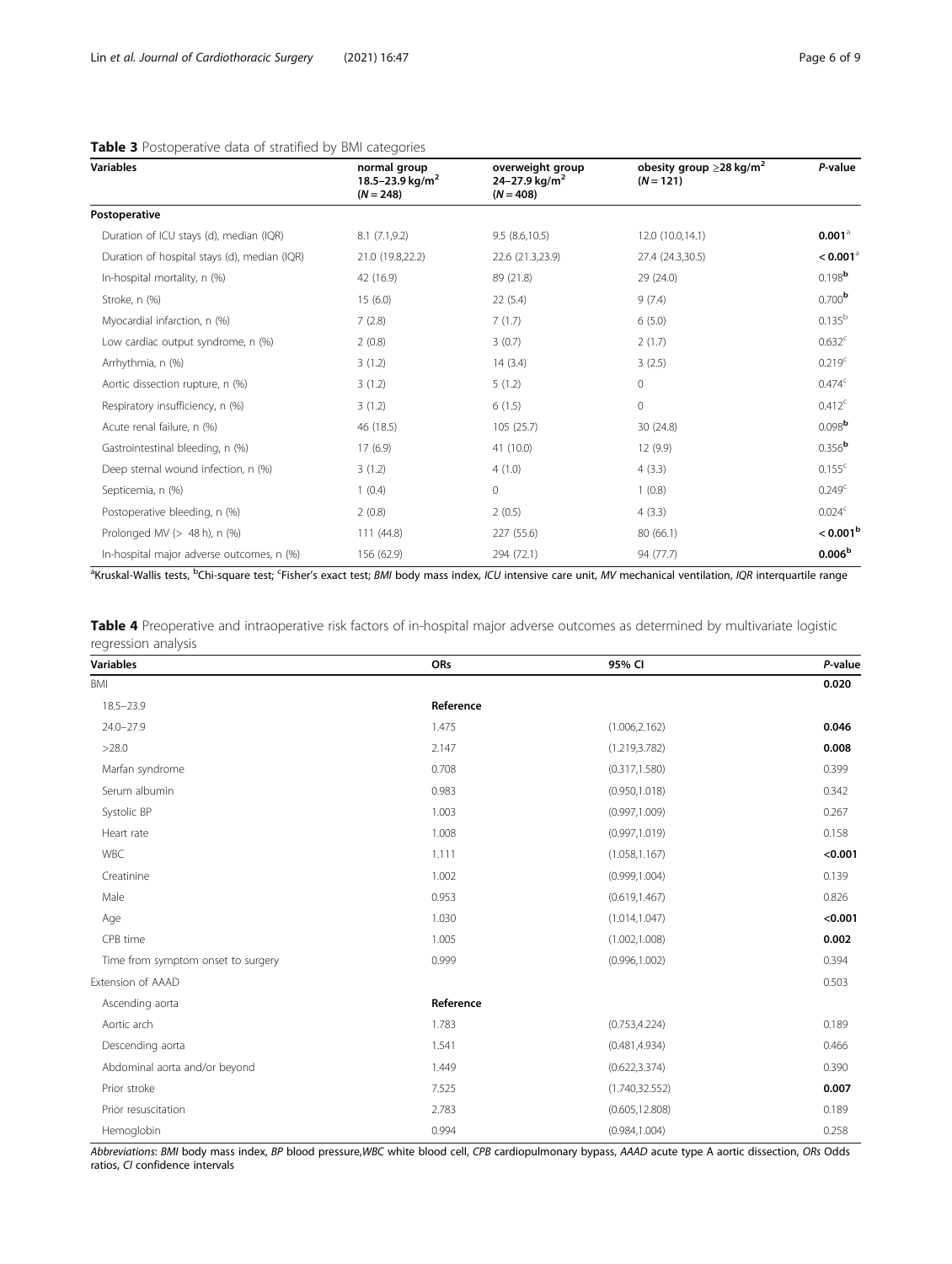<span id="page-6-0"></span>independent predictor of in-hospital clinical events for AAAD patients in previous studies [[8,](#page-7-0) [37](#page-7-0)]. Elevated WBC count directly reflects acute inflammatory reaction and the extent of aortic injury in aortic dissection, which may result in an endothelial injury, procoagulant reaction, and microvascular injury, increase the release of vascular toxic factors and finally lead to an increased risk of adverse outcomes [[38](#page-7-0)]. In addition, the CPB time is particularly associated with mortality in AAAD patients that has been observed by other investigators as well [[39](#page-7-0)]. The longer the CPB time, the longer the organ is in the relative ischemic state, the greater the probability of ischemic injury after the operation, leading to serious complications and even death. We noted that patients who had a prior stroke had significantly higher adverse outcomes, as reported previously [\[40,](#page-8-0) [41](#page-8-0)]. This may be explained that these patients are necessary to guarantee sufficient cerebral perfusion due to a higher cerebral perfusion pressure during CPB, which is more vulnerable to hemodynamic instability. For the above reasons, the incidence of MAO will inevitably increase.

However, there are several limitations. First, this was a single-center retrospective study which has its inherent shortcomings, and the findings may not be generalizable to other regions. Second, the measure of body proportion relies solely on BMI which does not yield information on the distribution of body fat. Third, the follow-up period (30 days) in this study was relatively shorter, further studies with longer follow-up periods would be explored to provide additional insight into the impact of BMI on long-term prognosis. Finally, we excluded the underweight patients  $\left($  <18.5 kg/m<sup>2</sup>) with a small sample size in order to avoid the error of the results, which may affect the results when their cases are large enough.

#### Conclusions

In summary, the present study demonstrates that BMI is independently associated with higher MAO in patients who underwent AAAD surgery. And WBC, age, CPB time, and prior stroke are significant factors for MAO. The focus should be placed on overweight and obese patients in risk assessment before surgery. Further works need to provide additional insight into the impact of BMI on long-term prognosis.

#### Abbreviations

MAO: Major adverse outcomes; BMI: Body mass index; AAAD: Acute type A aortic dissection; CPB: Cardiopulmonary bypass; SD: Standard deviation; IQR: Interquartile range; ANOVA: Analysis of variance; ORs: Odds ratios; CI: Confidence intervals; WHO: World Health Organization; SOFA: The Sequential Organ Failure Assessment; SPSS: The Statistical Package for the Social Science; AAD: Acute aortic dissection; WBC: White blood cell; BP: Blood pressure; PP: Pulse pressure; ICU: Intensive care unit; MV: Mechanical ventilation; BUN: Blood urea nitrogen

#### Acknowledgements

The authors thanks to the Cardiac Medical Center of Fujian Province.

#### Authors' contributions

L-YL and S-LL assessed the delirium of the subjects. Y-CP and QC collected socio-demographic and clinical data. X-ZH, Y-JL, and L-WC analyzed and interpreted the data; L-YL and QC drafted the manuscript; all authors critically revised the manuscript. All authors read and approved the final manuscript.

#### Authors' information (optional)

Not applicable.

#### Funding

This work was supported by grants from the Joint Finds for the innovation of science and Technology, Fujian province (Grant number: 2017Y9052) and Guiding project of science and technology department of Fujian province (Grant number:2017Y0038).

#### Availability of data and materials

The datasets used and analyzed during the current study are available from the corresponding author on reasonable request.

#### Declarations

#### Ethics approval and consent to participate

The work was conducted at the Department of Cardiac Surgery, Fujian Medical University Union Hospital. The study was approved by the Ethics Committee of Fujian Medical University Union Hospital (approval number:2013002). Informed consent was waived because of the retrospective nature of this study.

#### Consent for publication

Not applicable.

#### Competing interests

The Authors declare that there is no conflict of interest.

#### Author details

<sup>1</sup> Department of Nursing, Fujian Medical University, Fuzhou, China 2 Department of Nursing, Union Hospital, Fujian Medical University, No.29 Xinquan Road, Fuzhou 350001, Fujian Province, China. <sup>3</sup> Department of Cardiac Surgery, Union Hospital, Fujian Medical University, Fuzhou 350001, Fujian, China.

## Received: 19 October 2020 Accepted: 16 March 2021

#### References

- 1. Guh DP, Zhang W, Bansback N, Amarsi Z, Birmingham CL, Anis AH. The incidence of co-morbidities related to obesity and overweight: a systematic review and meta-analysis. BMC Public Health. 2009;9(1):88. [https://doi.org/1](https://doi.org/10.1186/1471-2458-9-88) [0.1186/1471-2458-9-88](https://doi.org/10.1186/1471-2458-9-88).
- 2. Gao M, Sun J, Young N, Boyd D, Atkins Z, Li Z, Ding Q, Diehl J, Liu H. Impact of body mass index on outcomes in cardiac surgery. J Cardiothorac Vasc Anesth. 2016;30(5):1308–16. <https://doi.org/10.1053/j.jvca.2016.03.002>.
- 3. Ghanta RK, LaPar DJ, Zhang Q, et al. Obesity increases risk-adjusted morbidity, mortality, and cost following cardiac surgery. J Am Heart Assoc. 2017;6(3):e003831.
- 4. Engel AM, Mcdonough S, Smith JM. Does an obese body mass index affect hospital outcomes after coronary artery bypass graft surgery? Ann Thorac Surg. 2009;88(6):1793–800. [https://doi.org/10.1016/j.athoracsur.2009.07.077.](https://doi.org/10.1016/j.athoracsur.2009.07.077)
- 5. Borracci RA, Ingino CA, Miranda JM. Association of body mass index with short-term outcomes after cardiac surgery: retrospective study and metaanalysis. Medicina. 2018;78(3):171–9.
- 6. Doehner W, Clark A, Anker SD. The obesity paradox: weighing the benefit. Eur Heart J. 2010;31(2):146–8. [https://doi.org/10.1093/eurheartj/ehp339.](https://doi.org/10.1093/eurheartj/ehp339)
- 7. Rapetto F, Bruno VD, King M, Benedetto U, Caputo M, Angelini GD, Ascione R, Ciulli F, Vohra HA. Impact of body mass index on outcomes following mitral surgery: does an obesity paradox exist? Interact Cardiovasc Thorac Surg. 2018;26(4):590–5. [https://doi.org/10.1093/icvts/ivx383.](https://doi.org/10.1093/icvts/ivx383)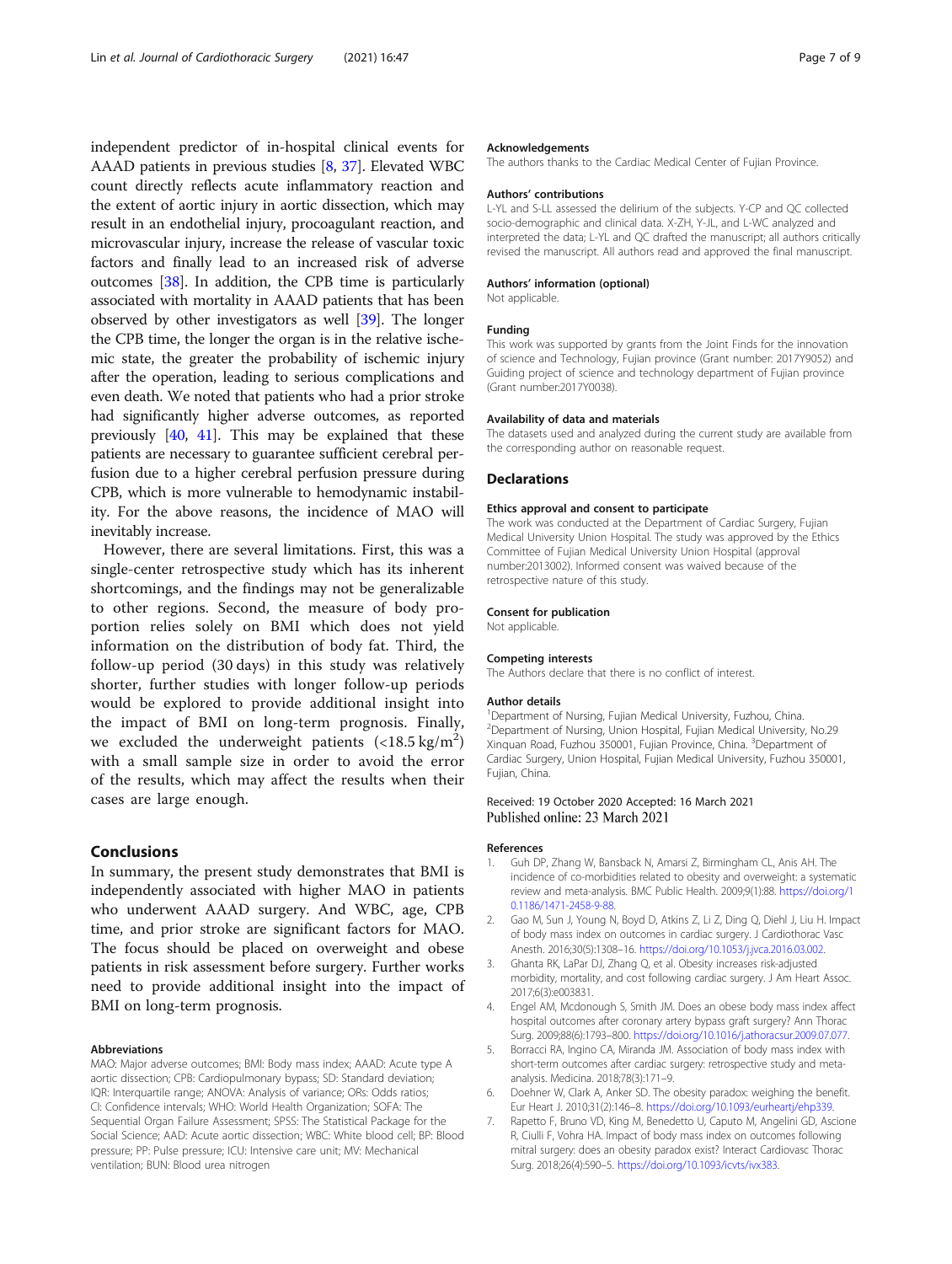- <span id="page-7-0"></span>8. Ma WQ, Sun XJ, Wang Y, Han XQ, Zhu Y, Liu NF. Does body mass index truly affect mortality and cardiovascular outcomes in patients after coronary revascularization with percutaneous coronary intervention or coronary artery bypass graft? A systematic review and network meta-analysis. Obes Rev. 2018;19(9):1236–47. [https://doi.org/10.1111/obr.12713.](https://doi.org/10.1111/obr.12713)
- 9. Johnson AP, Parlow JL, Whitehead M, et al. Body mass index, outcomes, and mortality following cardiac surgery in Ontario, Canada. J Am Heart Assoc. 2015;4(7):e002140.
- 10. Lio A, Bovio E, Nicolò F, Saitto G, Scafuri A, Bassano C, Chiariello L, Ruvolo G. Influence of body mass index on outcomes of patients undergoing surgery for acute aortic dissection: a propensity-matched analysis. Tex Heart Inst J. 2019;46(1):7–13. [https://doi.org/10.14503/THIJ-17-6365.](https://doi.org/10.14503/THIJ-17-6365)
- 11. Kreibich M, Rylski B, Bavaria JE, Branchetti E, Dohle D, Moeller P, Vallabhajosyula P, Szeto WY, Desai ND. Outcome after operation for aortic dissection type a in morbidly obese patients. Ann Thorac Surg. 2018;106(2): 491–7. <https://doi.org/10.1016/j.athoracsur.2018.03.035>.
- 12. Yan TD, Tian DH, LeMaire SA, et al. Standardizing clinical end points in aortic arch surgery: a consensus statement from the international aortic arch surgery study group. Circulation. 2014;129(15):1610–6. [https://doi.org/1](https://doi.org/10.1161/CIRCULATIONAHA.113.006421) [0.1161/CIRCULATIONAHA.113.006421](https://doi.org/10.1161/CIRCULATIONAHA.113.006421).
- 13. Allama A, Ibrahim I, Abdallah A, Ashraf S, Youhana A, Kumar P, Bhatti F, Zaidi A. Effect of body mass index on early clinical outcomes after cardiac surgery. Asian Cardiovasc Thorac Ann. 2014;22(6):667–73. [https://doi.org/1](https://doi.org/10.1177/0218492313504092) [0.1177/0218492313504092](https://doi.org/10.1177/0218492313504092).
- 14. Debette S, Seshadri S, Beiser A, Au R, Himali JJ, Palumbo C, Wolf PA, DeCarli C. Midlife vascular risk factor exposure accelerates structural brain aging and cognitive decline. Neurology. 2011;77(5):461–8. [https://doi.org/10.1212/WNL.](https://doi.org/10.1212/WNL.0b013e318227b227) [0b013e318227b227](https://doi.org/10.1212/WNL.0b013e318227b227).
- 15. Koza Y. Acute kidney injury: current concepts and new insights. J Inj Violence Res. 2016;8(1):58–62. <https://doi.org/10.5249/jivr.v8i1.610>.
- 16. Kimura N, Tanaka M, Kawahito K, Sanui M, Yamaguchi A, Ino T, Adachi H. Risk factors for prolonged mechanical ventilation following surgery for acute type a aortic dissection. Circ J. 2008;72(11):1751–7. [https://doi.org/1](https://doi.org/10.1253/circj.CJ-08-0306) [0.1253/circj.CJ-08-0306.](https://doi.org/10.1253/circj.CJ-08-0306)
- 17. Wahl S, Drong A, Lehne B, Loh M, Scott WR, Kunze S, Tsai PC, Ried JS, Zhang W, Yang Y, Tan S, Fiorito G, Franke L, Guarrera S, Kasela S, Kriebel J, Richmond RC, Adamo M, Afzal U, Ala-Korpela M, Albetti B, Ammerpohl O, Apperley JF, Beekman M, Bertazzi PA, Black SL, Blancher C, Bonder MJ, Brosch M, Carstensen-Kirberg M, de Craen AJM, de Lusignan S, Dehghan A, Elkalaawy M, Fischer K, Franco OH, Gaunt TR, Hampe J, Hashemi M, Isaacs A, Jenkinson A, Jha S, Kato N, Krogh V, Laffan M, Meisinger C, Meitinger T, Mok ZY, Motta V, Ng HK, Nikolakopoulou Z, Nteliopoulos G, Panico S, Pervjakova N, Prokisch H, Rathmann W, Roden M, Rota F, Rozario MA, Sandling JK, Schafmayer C, Schramm K, Siebert R, Slagboom PE, Soininen P, Stolk L, Strauch K, Tai ES, Tarantini L, Thorand B, Tigchelaar EF, Tumino R, Uitterlinden AG, van Duijn C, van Meurs JBJ, Vineis P, Wickremasinghe AR, Wijmenga C, Yang TP, Yuan W, Zhernakova A, Batterham RL, Smith GD, Deloukas P, Heijmans BT, Herder C, Hofman A, Lindgren CM, Milani L, van der Harst P, Peters A, Illig T, Relton CL, Waldenberger M, Järvelin MR, Bollati V, Soong R, Spector TD, Scott J, McCarthy MI, Elliott P, Bell JT, Matullo G, Gieger C, Kooner JS, Grallert H, Chambers JC. Epigenome-wide association study of body mass index, and the adverse outcomes of adiposity. Nature. 2017;541(7635):81–6. <https://doi.org/10.1038/nature20784>.
- 18. Oikonomou EK, Antoniades C. The role of adipose tissue in cardiovascular health and disease. Nat Rev Cardiol. 2019;16(2):83–99. [https://doi.org/10.103](https://doi.org/10.1038/s41569-018-0097-6) [8/s41569-018-0097-6.](https://doi.org/10.1038/s41569-018-0097-6)
- 19. Heymsfield SB, Peterson CM, Thomas DM, Heo M, Schuna JM Jr, Hong S, Choi W. Scaling of adult body weight to height across sex and race/ethnic groups: relevance to BMI. Am J Clin Nutr. 2014;100(6):1455–61. [https://doi.](https://doi.org/10.3945/ajcn.114.088831) [org/10.3945/ajcn.114.088831.](https://doi.org/10.3945/ajcn.114.088831)
- 20. Wang W, Duan W, Xue Y, et al. Clinical features of acute aortic dissection from the registry of aortic dissection in China. J Thorac Cardiovasc Surg. 2014;148(6):2995–3000. [https://doi.org/10.1016/j.jtcvs.2014.07.068.](https://doi.org/10.1016/j.jtcvs.2014.07.068)
- 21. Ko T, Higashitani M, Sato A, Uemura Y, Norimatsu T, Mahara K, Takamisawa I, Seki A, Shimizu J, Tobaru T, Aramoto H, Iguchi N, Fukui T, Watanabe M, Nagayama M, Takayama M, Takanashi S, Sumiyoshi T, Komuro I, Tomoike H. Impact of acute kidney injury on early to long-term outcomes in patients who underwent surgery for type a acute aortic dissection. Am J Cardiol. 2015;116(3):463–8. <https://doi.org/10.1016/j.amjcard.2015.04.043>.
- 22. Sharma V, Rao V, Manlhiot C, Boruvka A, Fremes S, Wąsowicz M. A derived and validated score to predict prolonged mechanical ventilation in patients

undergoing cardiac surgery. J Thorac Cardiovasc Surg. 2017;153(1):108–15. <https://doi.org/10.1016/j.jtcvs.2016.08.020>.

- 23. Fernandez-Zamora MD, Gordillo-Brenes A, Banderas-Bravo E, Arboleda-Sánchez JA, Hinojosa-Pérez R, Aguilar-Alonso E, Herruzo-Aviles Á, Curiel-Balsera E, Sánchez-Rodríguez Á, Rivera-Fernández R, the ARIAM Andalucía Group. Prolonged mechanical ventilation as a predictor of mortality after cardiac surgery. Respir Care. 2018;63(5):550–7. [https://doi.org/10.4187/respca](https://doi.org/10.4187/respcare.04915) [re.04915](https://doi.org/10.4187/respcare.04915).
- 24. Mair KM, Harvey KY, Henry AD, Hillyard DZ, Nilsen M, MacLean MR. Obesity alters oestrogen metabolism and contributes to pulmonary arterial hypertension. Eur Respir J. 2019;53(6):1801524. [https://doi.org/10.1183/13993](https://doi.org/10.1183/13993003.01524-2018) [003.01524-2018.](https://doi.org/10.1183/13993003.01524-2018)
- 25. Dixon AE, Peters U. The effect of obesity on lung function. Expert Rev Respir Med. 2018;12(9):755–67. <https://doi.org/10.1080/17476348.2018.1506331>.
- 26. Imber DA, Pirrone M, Zhang C, Fisher DF, Kacmarek RM, Berra L. Respiratory Management of Perioperative Obese Patients. Respir Care. 2016;61(12):1681– 92. <https://doi.org/10.4187/respcare.04732>.
- 27. Li B, Sun G, Cheng Z, Mei C, Liao X, Li J, Yuan Y. Analysis of nosocomial infections in post-cardiac surgery extracorporeal membrane oxygenation support therapy. Heart Surg Forum. 2018;21(5):E387–e391. [https://doi.org/1](https://doi.org/10.1532/hsf.1789) [0.1532/hsf.1789.](https://doi.org/10.1532/hsf.1789)
- 28. Huang B, Chen Z, Lu H, Zhao Z, Hui R, Yang Y, Fan X. Influence of age on clinical presentation, therapeutic options, and outcome in Chinese patients with acute aortic dissection. Int Heart J. 2019;60(6):1373–80. [https://doi.org/1](https://doi.org/10.1536/ihj.18-532) [0.1536/ihj.18-532](https://doi.org/10.1536/ihj.18-532).
- 29. Trimarchi S, Eagle KA, Nienaber CA, et al. Role of age in acute type a aortic dissection outcome: report from the international registry of acute aortic dissection (IRAD). J Thorac Cardiovasc Surg. 2010;140(4):784–9. [https://doi.](https://doi.org/10.1016/j.jtcvs.2009.11.014) [org/10.1016/j.jtcvs.2009.11.014](https://doi.org/10.1016/j.jtcvs.2009.11.014).
- 30. Hiratzka LF, Bakris GL, Beckman JA, et al. 2010 ACCF/AHA/AATS/ACR/ASA/ SCA/SCAI/SIR/STS/SVM guidelines for the diagnosis and management of patients with thoracic aortic disease: executive summary. A report of the American College of Cardiology Foundation/American Heart Association Task Force on Practice Guidelines, American Association for Thoracic Surgery, American College of Radiology, American Stroke Association, Society of Cardiovascular Anesthesiologists, Society for Cardiovascular Angiography and Interventions, Society of Interventional Radiology, Society of Thoracic Surgeons, and Society for Vascular Medicine. Catheter Cardiovasc Interv. 2010;76(2):E43–86.
- 31. Makary MA, Segev DL, Pronovost PJ, Syin D, Bandeen-Roche K, Patel P, Takenaga R, Devgan L, Holzmueller CG, Tian J, Fried LP. Frailty as a predictor of surgical outcomes in older patients. J Am Coll Surg. 2010;210(6):901–8. <https://doi.org/10.1016/j.jamcollsurg.2010.01.028>.
- 32. Lin HS, Watts JN, Peel NM, Hubbard RE. Frailty and post-operative outcomes in older surgical patients: a systematic review. BMC Geriatr. 2016;16(1):157. <https://doi.org/10.1186/s12877-016-0329-8>.
- 33. Varadhan R, Chaves PH, Lipsitz LA, et al. Frailty and impaired cardiac autonomic control: new insights from principal components aggregation of traditional heart rate variability indices. J Gerontol A Biol Sci Med Sci. 2009; 64(6):682–7.
- 34. Ferrucci L, Fabbri E. Inflammageing: chronic inflammation in ageing, cardiovascular disease, and frailty. Nat Rev Cardiol. 2018;15(9):505–22. <https://doi.org/10.1038/s41569-018-0064-2>.
- 35. Wilson D, Jackson T, Sapey E, Lord JM. Frailty and sarcopenia: the potential role of an aged immune system. Ageing Res Rev. 2017;36:1–10. [https://doi.](https://doi.org/10.1016/j.arr.2017.01.006) [org/10.1016/j.arr.2017.01.006](https://doi.org/10.1016/j.arr.2017.01.006).
- 36. Cifani N, Proietta M, Tritapepe L, di Gioia C, Ferri L, Taurino M, del Porto F. Stanford-a acute aortic dissection, inflammation, and metalloproteinases: a review. Ann Med. 2015;47(6):441–6. [https://doi.org/10.3109/07853890.2015.1](https://doi.org/10.3109/07853890.2015.1073346) [073346](https://doi.org/10.3109/07853890.2015.1073346).
- 37. Wen D, Wu HY, Jiang XJ, Zhang HM, Zhou XL, Li JJ, Hui RT. Role of plasma C-reactive protein and white blood cell count in predicting in-hospital clinical events of acute type a aortic dissection. Chin Med J. 2011;124(17): 2678–82.
- 38. Libby P, Nahrendorf M, Swirski FK. Leukocytes link local and systemic inflammation in ischemic cardiovascular disease: an expanded "cardiovascular continuum". J Am Coll Cardiol. 2016;67(9):1091–103. [https://](https://doi.org/10.1016/j.jacc.2015.12.048) [doi.org/10.1016/j.jacc.2015.12.048](https://doi.org/10.1016/j.jacc.2015.12.048).
- 39. Wei J, Chen Z, Zhang H, Sun X, Qian X, Yu C. In-hospital major adverse outcomes of acute type a aortic dissection. Eur J Cardiothorac Surg. 2019; 55(2):345–50. [https://doi.org/10.1093/ejcts/ezy269.](https://doi.org/10.1093/ejcts/ezy269)